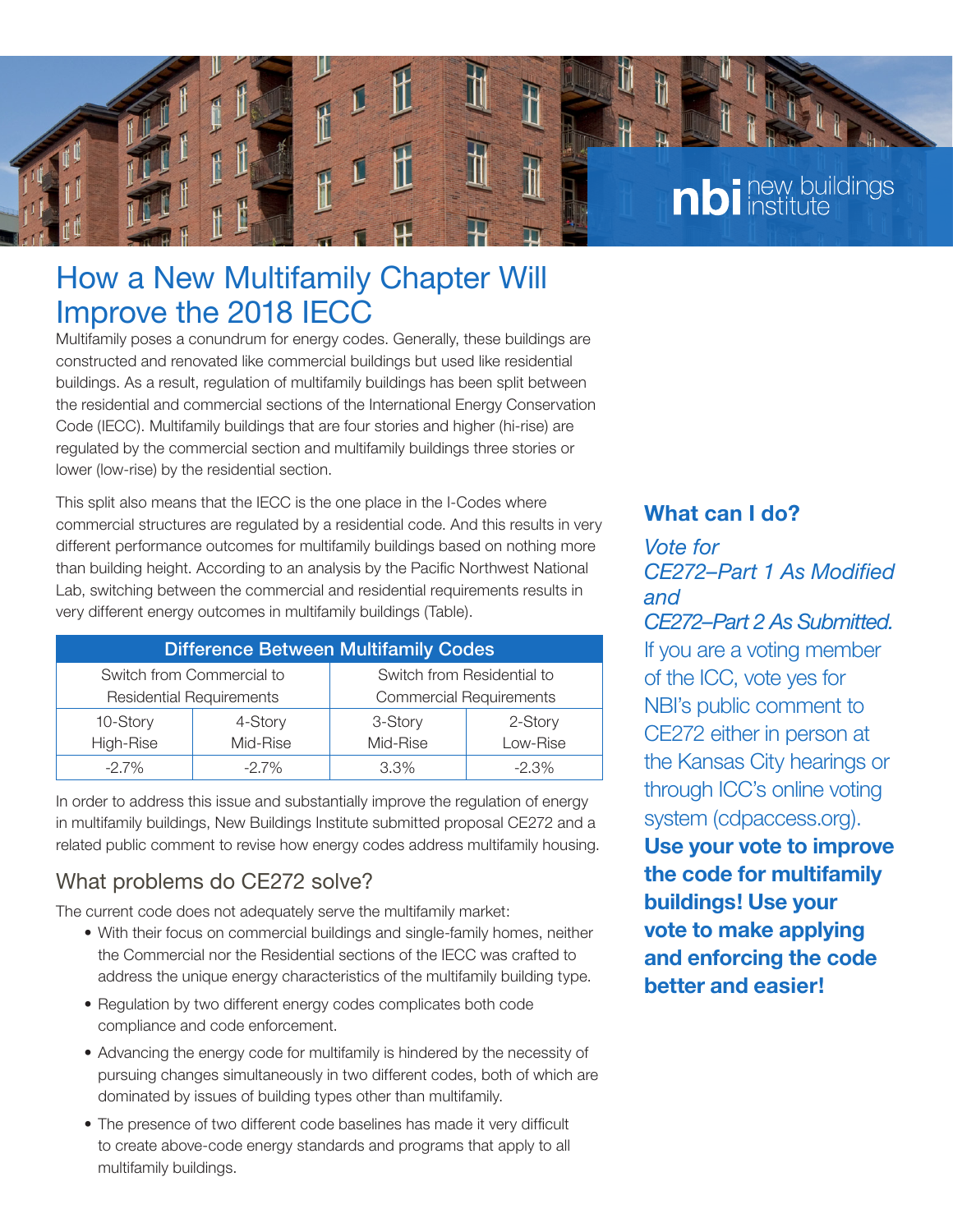

Under CE272, high-rise and low-rise multifamily will be regulated by a single chapter in the IECC.

### How does CE272 address these problems?

CE272 creates a new chapter in the Commercial section of the IECC that consolidates all of the multifamily code provisions:

- It creates a roadmap that provides clarity about which provisions apply to which multifamily buildings, with a logical structure and clear references to applicable provisions. The need for this kind of clarity was made especially clear during the Committee Action Hearings. Even members of the Residential Committee struggled to agree on how to apply the code provisions to the R-occupancies. If even the panel of experts entrusted with making national recommendations about code proposals could not agree on the correct application to multifamily buildings, then the problem is significant.
- The proposed structure will allow future code advancements that can avoid the code stringency disparity that exists between low-rise and high-rise multifamily buildings (See "Does CE272 Impact Stringency?" for more). The current, inconsistent provisions can be replaced by a single set of requirements that have been tuned for the realities of multifamily buildings.

## How does the Public Comment alter CE272?

The Public Comment simplifies CE272 in order to focus on clarity and structure. It replaces the original proposal in full in order to make the comment easier to understand, but the comment represents the same principles as the original proposal.

The biggest difference is that it replaces the envelope section from the original proposal. That section was a hybrid of the residential and commercial text and requirements that maintained the divergent requirements for high- and low-rise multifamily buildigns. The result was uneccessarily complex and contained a small number of errors.

Multifamily Code Initiative | September 2016 2 The new envelope section contains sub-sections for each of the main envelope topics – opaque envelope (602.2), roof solar reflectance (602.3), fenestration (602.4), and air leakage (602.5) – organized as they are in the commercial section. For each of these topics, the text simply directs high-rise projects to the commercial section and low-rise to the residential, completely maintaining the

The Ramona Apartments in Portland, OR, Credit: Sally Painter Photography; Child and Family of Newport County Middletown, RI. Credit: National Grid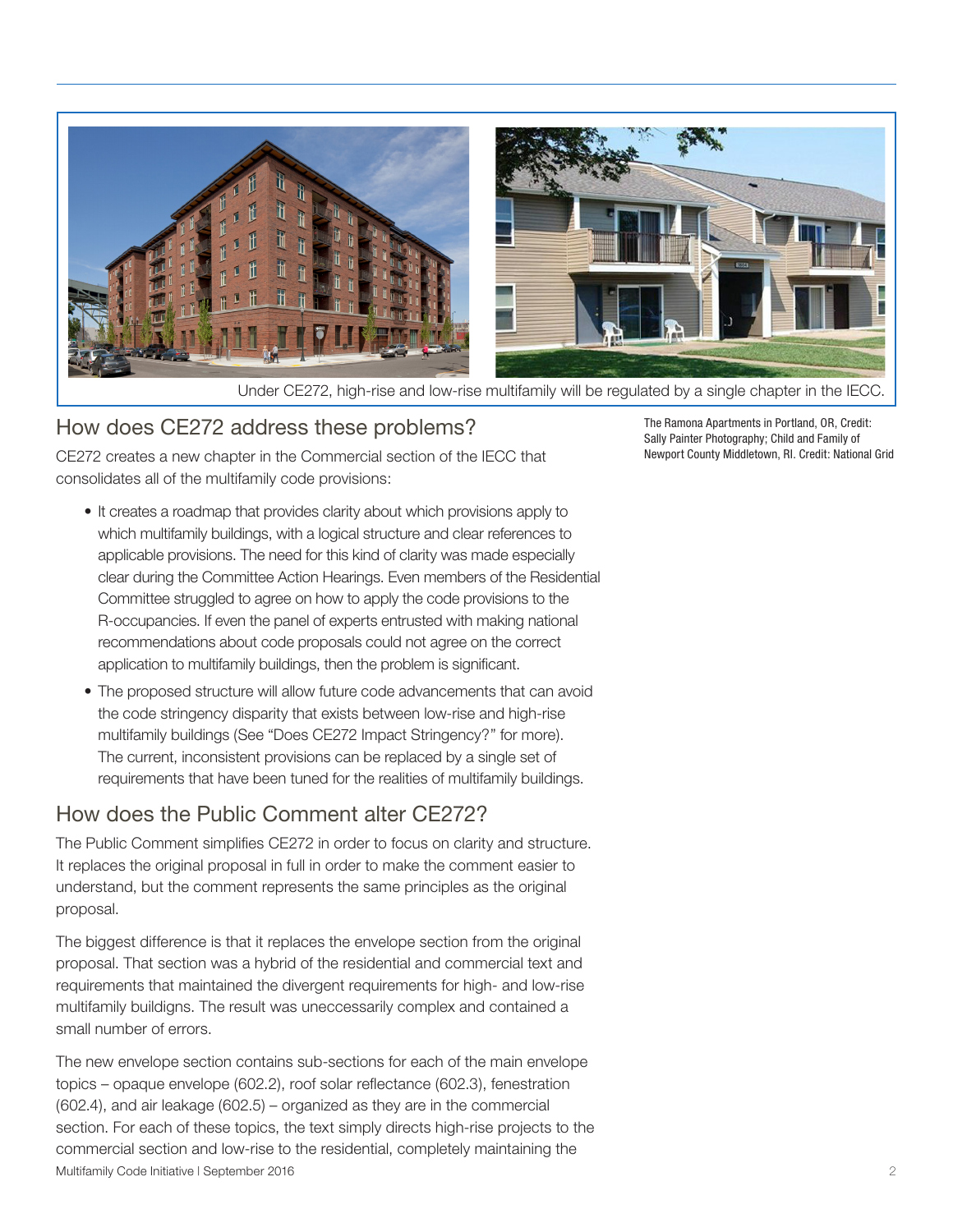actual requirements but improving the clarity substantially. This structure will also allow those references to be replaced in the future as rational requirements for all multifamily buildings can be developed and adopted into code.

## Does CE272 Impact Stringency?

The primary intent of CE272 is to provide clarity and to build the foundation for ongoing improvements to the code for multifamily buildings.

As the current requirements for high- and low-rise multifamily diverge in several places, sometimes significantly, the existing division of requirements cannot be eliminated without affecting the stringency of the code. Therefore, CE272 maintains many of these differences in order to avoid stringency changes.

For example, the envelope section of the multifamily chapter in CE272 – where there are perhaps the most significant and complex differences between high- and low-rise requirements – directs low-rise projects to the envelope requirements in the residential section and high-rise projects to the envelope requirements in the commercial section.

However, in other sections of the code, there is no or little difference in stringency between the commercial and residential requirements. In the lighting, and mechanical sections, CE272 restructures the requirements in a way that corresponds to the way that multifamily buildings are actually used, directing the dwelling units to residential requirements and common areas to commercial requirements. Therefore, in CE272, dwelling units are subject to residential lighting requirements while the common areas are subject to commercial requirements. Similarly, simple single zone mechanical systems serving dwelling units are subject to residential requirements while complex systems and systems serving the common areas are directed to commercial requirements. This is similar to the way that complex systems in the residential section are currently directed to the commercial requirements. In these sections, minor differences between the commercial and residential requirements – such as in the case with exterior lighting – may have a minor impact on stringency.

#### Existing Commercial **Requirements New Multifamily Chapter** Section 601 **General** Section 602 Envelope Section 603 **Mechanical** Section 604 Water Heating Section 605 Lighting Section 606 Packages Options Section 607 Modeling **Existing** Residential Requirements Low-Rise Low-Rise Simple Systems in Dwelling Units Dwelling Units High-rise High-rise High-rise All Multifamily All Common Areas Complex Systems in Dwelling Units

## How will CE272 help with code enforcement?

The existing split in the energy code for multifamily buildings, and the confusion it creates, is an obstacle to both code compliance and code enforcement. CE272 directly and immediately addresses this issue by creating explicit clarity for which requirements apply to which multifamily buildings. This clarity will make it easier for code users to comply with the code. Reducing code user confusion will also consequently make code enforcement easier.